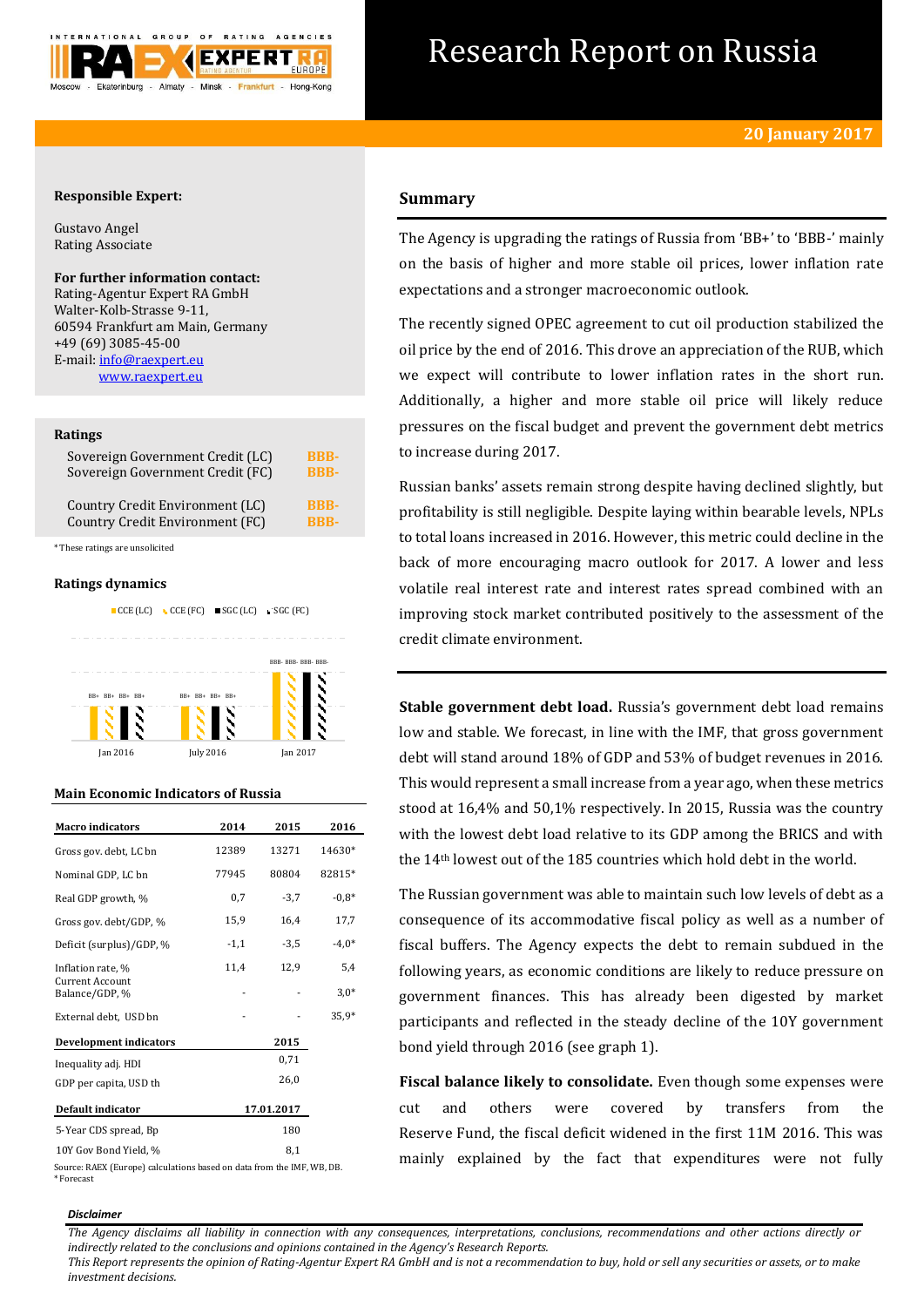**Graph 1:** 10Y government bond yield, %

GROUP

Almaty

Ekaterinburg



 $O F$ 

F X I

Minek

**BATING** 

AGENCIES

Hong-Kong

Source: RAEX (Europe) calculations based on data from trading economics

**Graph 2:** Funds performance, bn USD



Finance of the Russian Federation





Source: RAEX (Europe) calculations based on data from the CBR and GKS

compensated by reduced revenues, which resulted from low oil prices. In our view, the fiscal balance is set to pose a yearly deficit of 4% by the end of 2016, which would represent a decline of 0,5p.p. from a year before.

The Reserve Fund was an important fiscal buffer in 2016, as the total amount of transfers to the treasury equaled USD 18,4 bn by November (see graph 2). As this fund is likely to be depleted in 2017, the government expects to increase the pace of transfers from the National Wealth Fund to the treasury totaling USD 22,3 bn until 2019. This, combined with higher expected oil prices will contribute to further fiscal consolidation in 2017.

Additionally, the 2017-2019 project of the Federal Budget includes a number of measures aiming at increasing revenues, which range from raising the severance tax rate on oil and gas to redistribution of other taxes among different levels of the budget system. Furthermore, the project considers the possibility of reducing basic and defense expenses until 2019. However, there are a number of off-budget accounts (such as the pension and social security funds) which are ultimately financed by the government and still represent a long-term risk for the fiscal budget.

**Encouraging macroeconomic outlook.** Russia showed a noticeable improvement in many of its macroeconomic metrics in 2016 with respect to 2015. As a result of a more stable exchange rate and following a base effect, y-o-y inflation rate declined to 5,4% in December 2016 from 12,9% a year before. Additionally, according to the IMF forecast, the real GDP growth rate is set to increase from -3,7% in 2015 to -0,8% in 2016 and we expect it to return to positive ground in 2017. This was followed by a consistent decline of the Central Bank of Russia (CBR) refinance rate (see graph 3), showing adequate responsiveness of the monetary to economic conditions. Despite having increased slightly to 5,9% in 2016, unemployment rate remains low. In our view, a materialization of the macroeconomic outlook could reduce unemployment rate further in 2017.

**Mixed results in the banking sector.** The Russian banking sector showed mixed results in 2016 with declining assets and increasing private credit as of October. Also, driven by a still declining economic activity, the non-performing loans (NPLs) to total loans ratio kept growing up to 9,2%, while profitability remained sluggish as shown by a ROA of 0,9% in October 2016 (see graph 4).

The license withdrawal process undertaken by the CBR increased the concentration of the Russian banking sector in 2016. The assets of the three largest banks accounted for around 49% of total assets as of October 2016, which represents an increase of 7p.p. from the 2015 figure.

#### *Disclaimer*

*The Agency disclaims all liability in connection with any consequences, interpretations, conclusions, recommendations and other actions directly or indirectly related to the conclusions and opinions contained in the Agency's Research Reports.*

*This Report represents the opinion of Rating-Agentur Expert RA GmbH and is not a recommendation to buy, hold or sell any securities or assets, or to make investment decisions.*